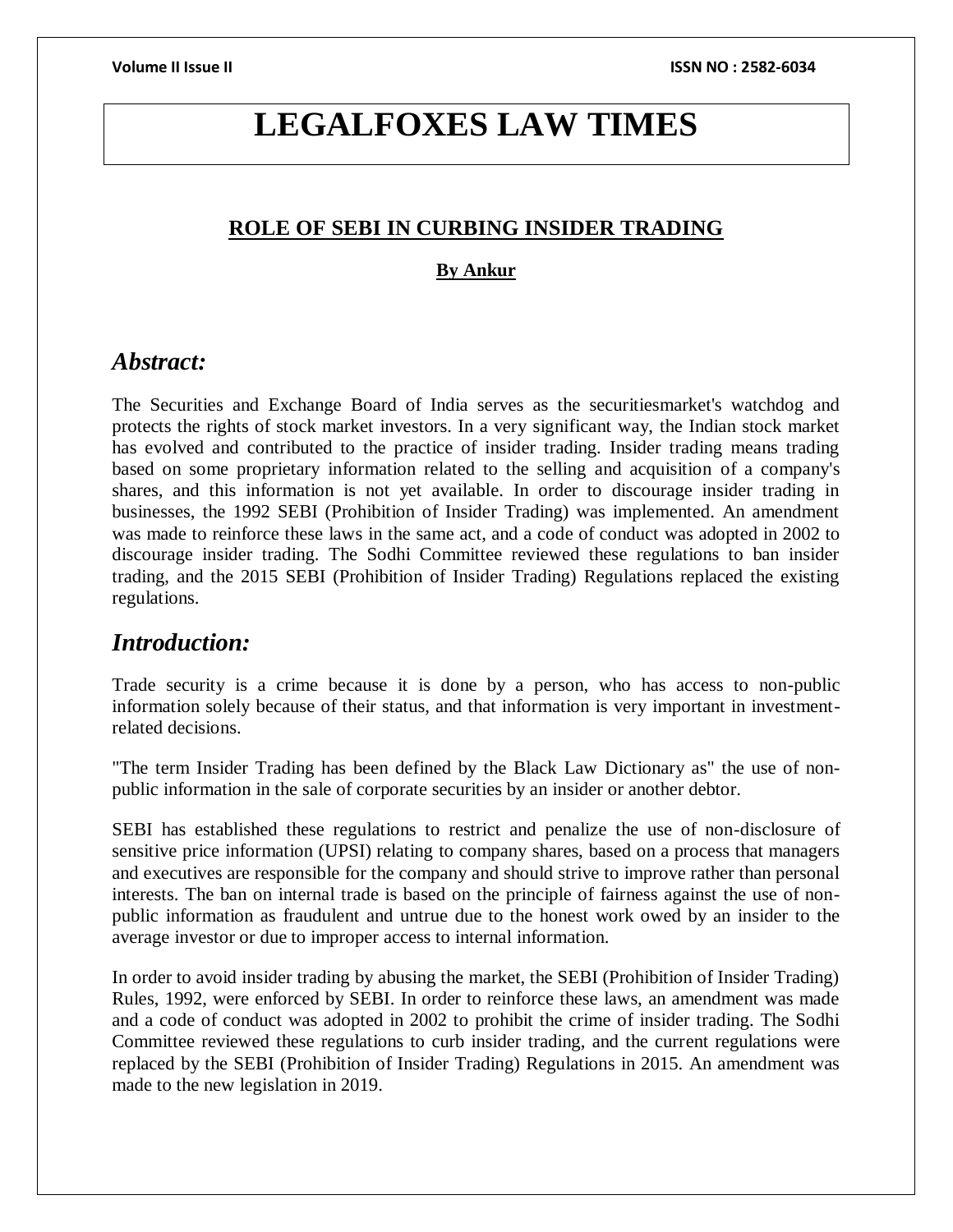Under section 195 of the Companies Act, 2013, the clause banning insider trading of shares was dealt with. But this clause has been omitted because of the Companies (Amendment) Act, 2017. The reason for this exclusion is that, in the absence of public interest in the discovery of the prices of their shares, all public and private companies that do not propose to list their securities will have restricted use of such limitations. A study of existing regulations therefore assumes extreme significance by looking at the competitive existence of the stock exchange so that the SEBI goals can be efficiently discharged.

### **Who can be called as Insider:**

Under Regulation 2(e) of SEBI (Prohibition of Insider Trading) Regulations, 1992, the term 'insider' has been established. The word 'insider' can essentially be categorized into three broad categories, which are:

- ØPersons who are related to the organisation,
- ØPersons that were affiliated with the organisation,
- Ø Persons that are perceived to be related to the organization.

An individual has to fulfil three elements in order to become an insider, viz.; (i) A natural person or legal entity should be the person; (ii) The entity should be linked or considered to be connected; (iii) Acquisition of price-sensitive unpublished information by virtue of such a relation.

### **POWERS AND PENALTIES TO CURB INSIDER TRADING**

The commission of insider trading is difficult to prove by the use of concrete evidence because of the very nature of the crime. An individual trading on the basis of UPSI or communicating UPSI or procuring UPSI will be punished or prosecuted in some instances on the basis of proof of a transaction-related situation.

SEBI was formed as a statutory agency operating under the 1992 Securities and Exchange Board of India. Under Section 11 of the SEBI Act, 1992, the various functions and powers of the SEBI are dealt with.

The main function of SEBI is to protect the protection of investors and to ensure fair trade and SEBI that if anyone violates the provisions of this Act, SEBI has established a committee to investigate.

The SEBI investigation may appoint officers to look into internal records and other communications. It is the responsibility of SEBI to inform the insider before initiating the investigation. The Board may also appoint an auditor to audit the books of account and internal affairs. It is an internal duty to provide the necessary documentation to the investigating officer. It does not, however, have the power to review the oath, nor does it have the same jurisdiction as that provided for in the case by the civil court under the Code of Civil Procedure of 1908. The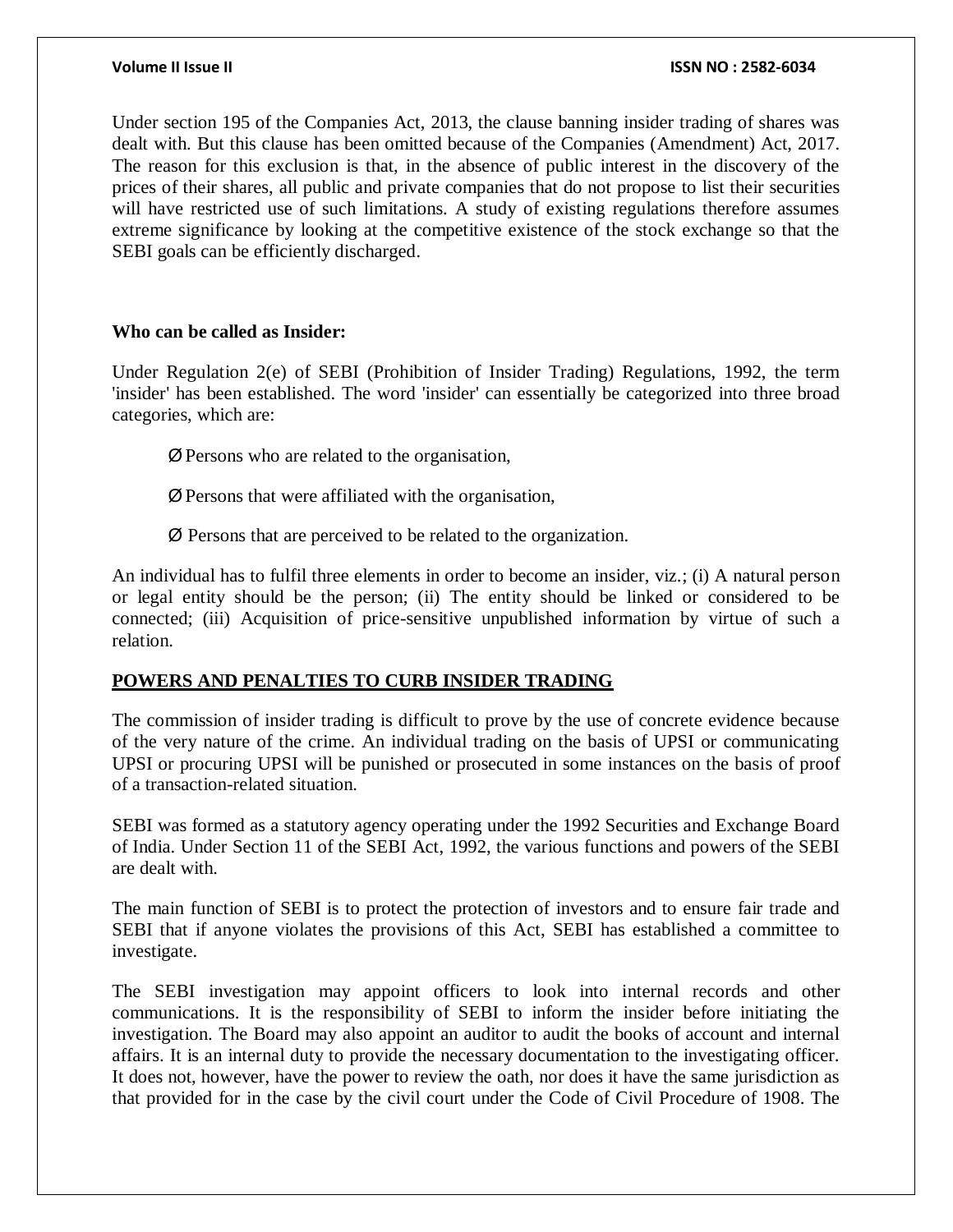police officer must send a report, in accordance with SEBI Rules 1992, within one month after all inquiries. It also depends on the investigative investigator taking as long as he or she needs money that the job could not be completed within a reasonable period. After the final report has been submitted, SEBI must communicate the results to the insider and provide a reason for the disclosure within 21 days of receipt of an internal or other correspondence.Thereafter, the person whose disclosure of the findings was disclosed must respond to the notice within 21 days of receipt of the notice.

An insider is a related person who is directly or indirectly connected to a business. An important principle of defining the cost of internal trade is the term 'connected person'. Means a person who is a director of a listed company or who works for a listed company or employee. Connected people have access to company information that is not published sensitive to prices. It involves a person who has been in contact with the business prior to the introduction of the internal trading rules for six months.

In N.Narayanan v. Adjudicating Officer, SEBI, the Apex Court held that there is a need for a transparent capital market and stressed that SEBI, being a market regulator, must deal exclusively with directors and companies involved in insider trading, otherwise it would suggest that it has failed in its duty to promote healthy and orderly stock market growth. The nature and exercise of the power of SEBI to investigate has gained significance in this regard. Under the broad scope of powers given to it by the SEBI Act, SEBI is empowered to investigate certain transactions that are suspected of breaching insider trading standards. Section 11 of the SEBI Act, which deals with the duties of SEBI, provides that it has the power to take measures to prevent the insider trading of securities, to request information and records, to carry out inquiries, to audit the stock market and to investigate the persons or brokers involved in the stock market. Powers have been given to inspect any ledger, accounts, records or documents if it has legitimate grounds to believe that the firm only engages in insider trading when it is to be listed as a public company or a proposed company. Its powers concern the discovery, production and review of books and records of accounts, the summoning and compliance of a person's attendance, and the investigation of certain persons on oath.

### Hindustan Lever Limited v. SEBI Limited (1996)

The case relates to the acquisition of 8 lakh shares by HLL of BBLIL on 25 March 1996 by 8 shares in Unit Trust of India. This discovery was made just two weeks before the official announcement of the planned merger of HLL and BBLIL. Upon inquiry, SEBI found out that at the time of purchase, HLL was an insider. During the investigation, SEBI found that HLL was a person under Section 2 (e) of the Regulations 1992 when BBLIL shares were purchased at UTI. Prior to the appeal, the HLL filed a complaint asking why they could not be named inside. However, the official was pleased with the evidence after hearing the HLL evidence, but it was not enough to prove it. The appellate officer found that the SEBI investigation was justified. The matter is still pending in the High Court.

## **Penalties for Inside Traders:**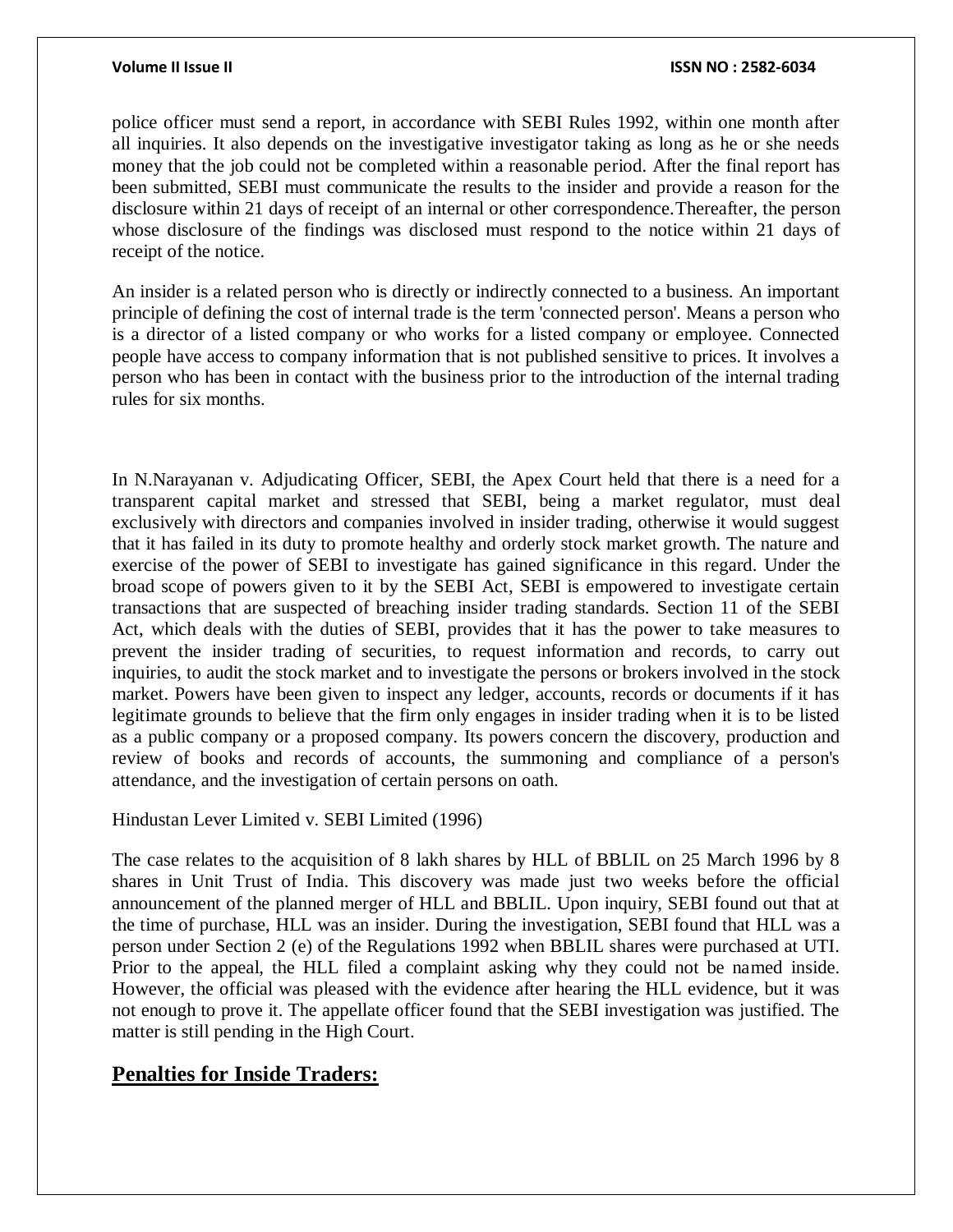Penalties for committing insider trading have been defined under Chapter IV-A of the SEBI Act. The sanctions have been addressed below pursuant to the SEBI (Amendment) Act, 2002.

Section 15(G)(i)- If any unpublished information has been provided either on his own or on behalf of any person by an insider on behalf of his company, then he may be fined RS. 25 crores or 3 times the profit made, whichever is greater.

Section 15G(ii)- If an insider has generated some price-sensitive data, then he may be fined up to RS. 25 crores or 3 times the profit made.

Section 15G(iii)- If an insider has procured any other person to trade in the shares of any corporation, on the basis of published information, then he may be fined up to RS. 25 crores or 3 times the higher profit made.

# **Why is the rate of investigation of insider trading lower in India?**

As shares are globally traded, international cooperation involves proper and efficient inspection and conviction. Such cooperation is important in order to help identify conspirators or to access some other material records. In curbing insider trade activities, US cooperation and agreements with foreign countries have proven to be a useful tool.

The 2015 SEBI (Insider Trading Prohibition) Regulations (such as the previous 1992 versions of the Regulations) aim to restrict insiders' right to sell shares in their companies, not to restrict them from owning shares or selling any stock in their companies. This seems reasonable - it can be very stubborn to block them, and it hurts foreign shareholders, and can encourage fraudulent practices. However, it is unclear whether this policy has worked; Internal trade continues to flourish in India, much to the chagrin of Indian and foreign investors.

The SEBI is not given the Basic powers which lead to low investigation rate, even the phone tapping power is also given in the recent amendment.

Identification of a crimeis important. It is important to realize that the crime has been committed, only then will its investigation resume. How can one avoid it without thinking about its commission?

SEBI in India has not beenprovided the power to wiretap the calls, whereas in the US, the officers can access the phone calls.

SEBI has failed to use its power and penal provisions: SEBI has not used its power in several respects and has also asked the government to grant the body additional powers.